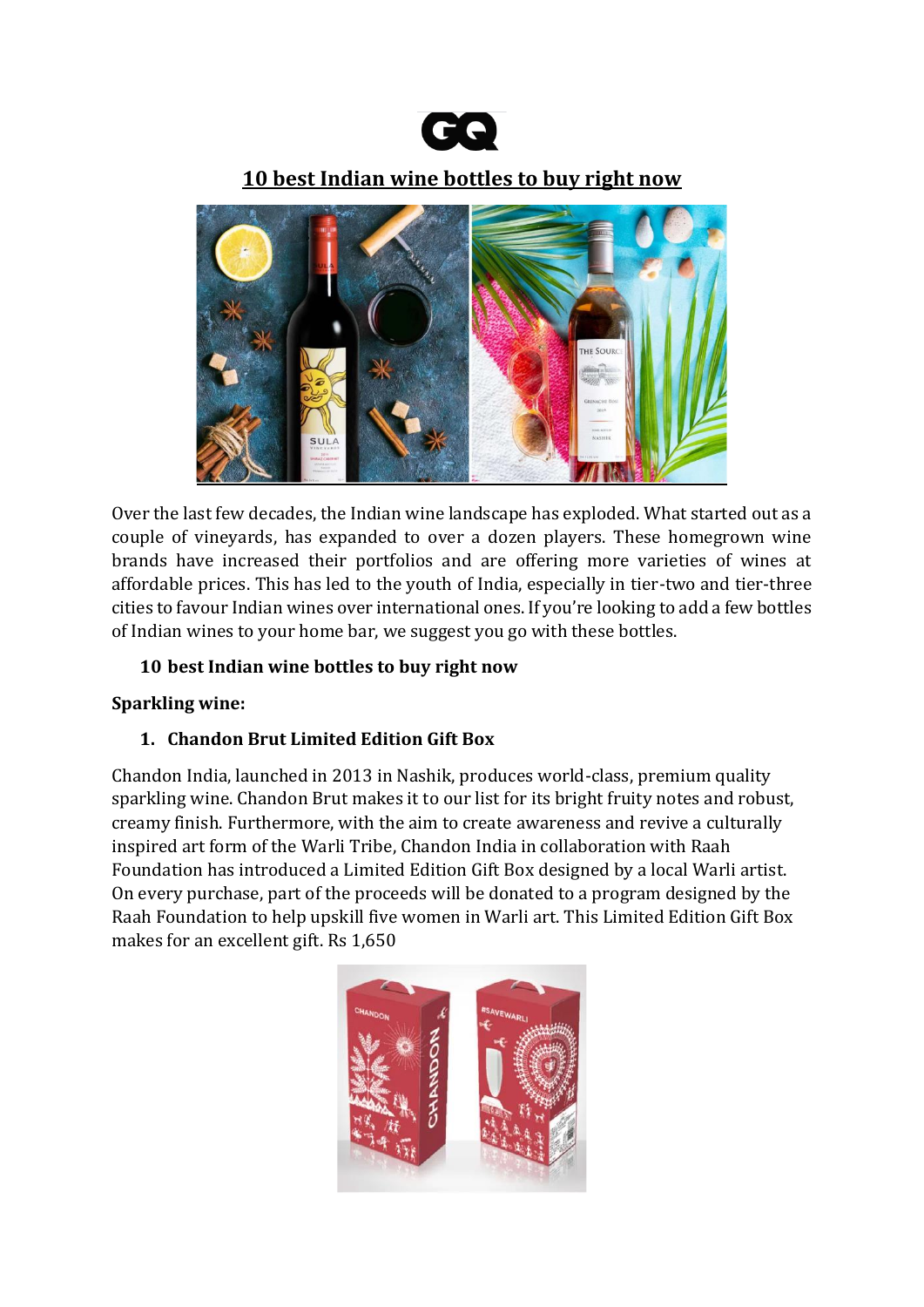### **2. Sula Brut Tropicale**

Founded in 1999 in Nashik, Sula Vineyards has established itself as a pioneer in the Indian wine industry. Their Sula Brut Tropicale is an elegant sparkling rosé wine, composed of tropical notes. This special edition sparkling rosé features aromas of peach and passion fruit with hints of guava and red berries at the finish. It is herbaceous, crisp and dry on the palate, and pairs well with salads, fried seafood appetizers, and white sauce pastas. We also love this bottle's vibrant and colourful exterior, which makes it perfect for special occasions.

Price: Rs 1,250



### **Red Wine**

### **3. Chêne Grande Reserve by Grover Zampa**

With vineyards in Nandi Hills in Karnataka and the Nashik Valley in Maharashtra, Grover Zampa offers a wide selection of wines that are at par with international ones. Exhibiting a deep and intense ruby colour, the Chêne Grande Reserve has ripe fruit aromas, which is complemented by hints of spices and nuances of vanilla and cinnamon on the palate. This award-winning red wine is a blend of Tempranillo and Shiraz and is aged for at least 15 months in French oak barrels. It pairs best with grilled meats and vegetables, rice dishes and pastas. "The Chêne Grande Reserve won the 'Best in Show' award at the India Wine Awards in 2019 and it never failed to impress the judges at the blind tastings!" says Sonal Holland, Master of Wine.

Price: Rs 2,100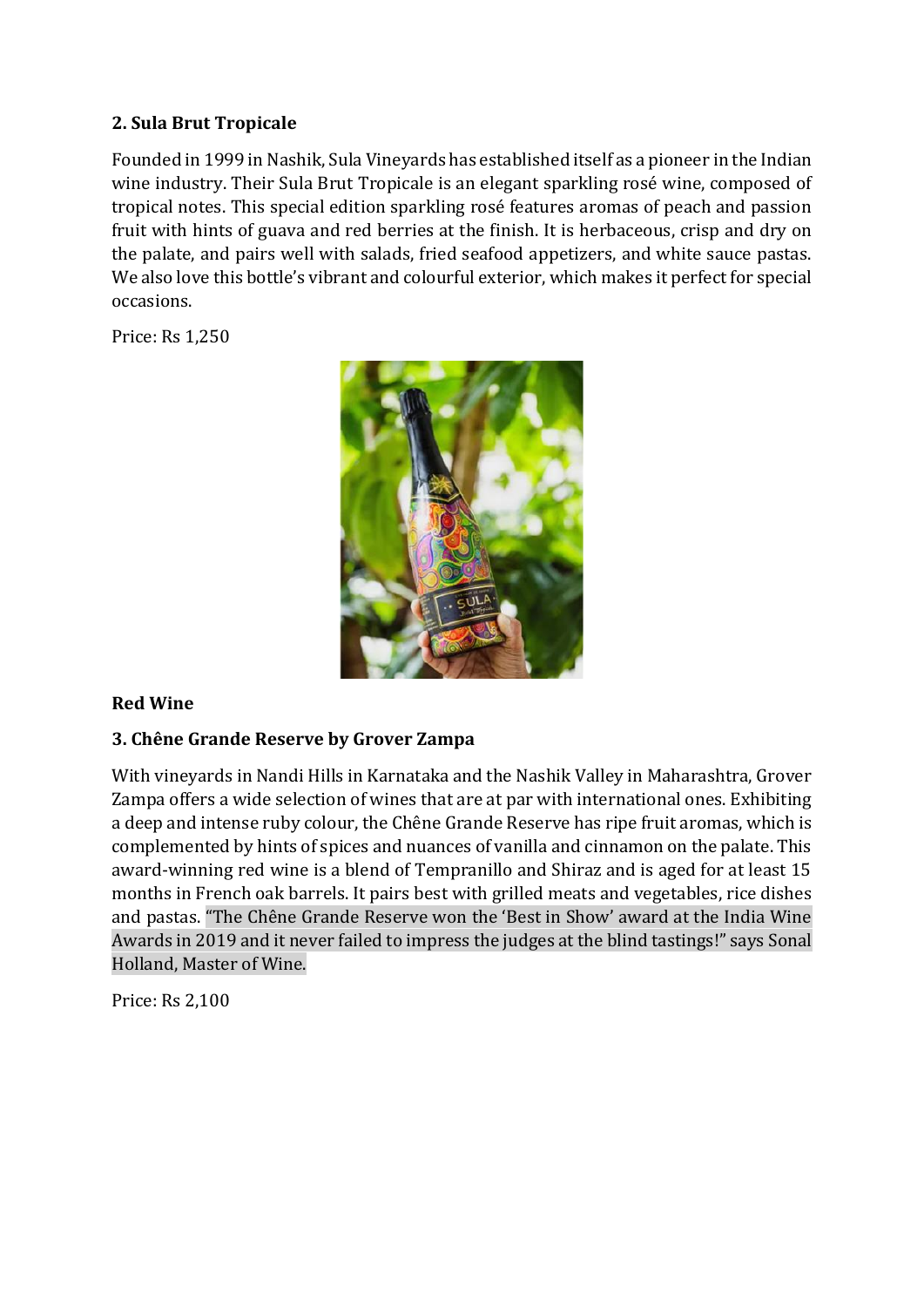

### **4. KRSMA Estates Cabernet Sauvignon 2017**

Situated in the Hampi Hills of Karnataka, KRSMA Estates is renowned for its Cabernet Sauvignon. The 2017 vintage of this wine is less full-bodied and more approachable than its predecessors. This smooth, fruity, and indulgent wine has captivating notes of red cherries, pomegranates and blackberries with a slightly savory finish. Featuring wellbalanced and expressive, juicy tannins, this red wine is aged for at least 14 months in French oak barrels. Moreover, while it will drink well now, it can be cellared for up to 8 years. This Cabernet Sauvignon best complements barbecued meats, meat pies and roasted vegetables. "The KRSMA Estates Cabernet Sauvignon is truly a noteworthy red wine from India, which showcases the classic expression of a well made Cabernet Sauvignon, the king of red wine grapes!" says Holland.

Price: 2,500



**5. Sula Vineyards Shiraz Cabernet 2019**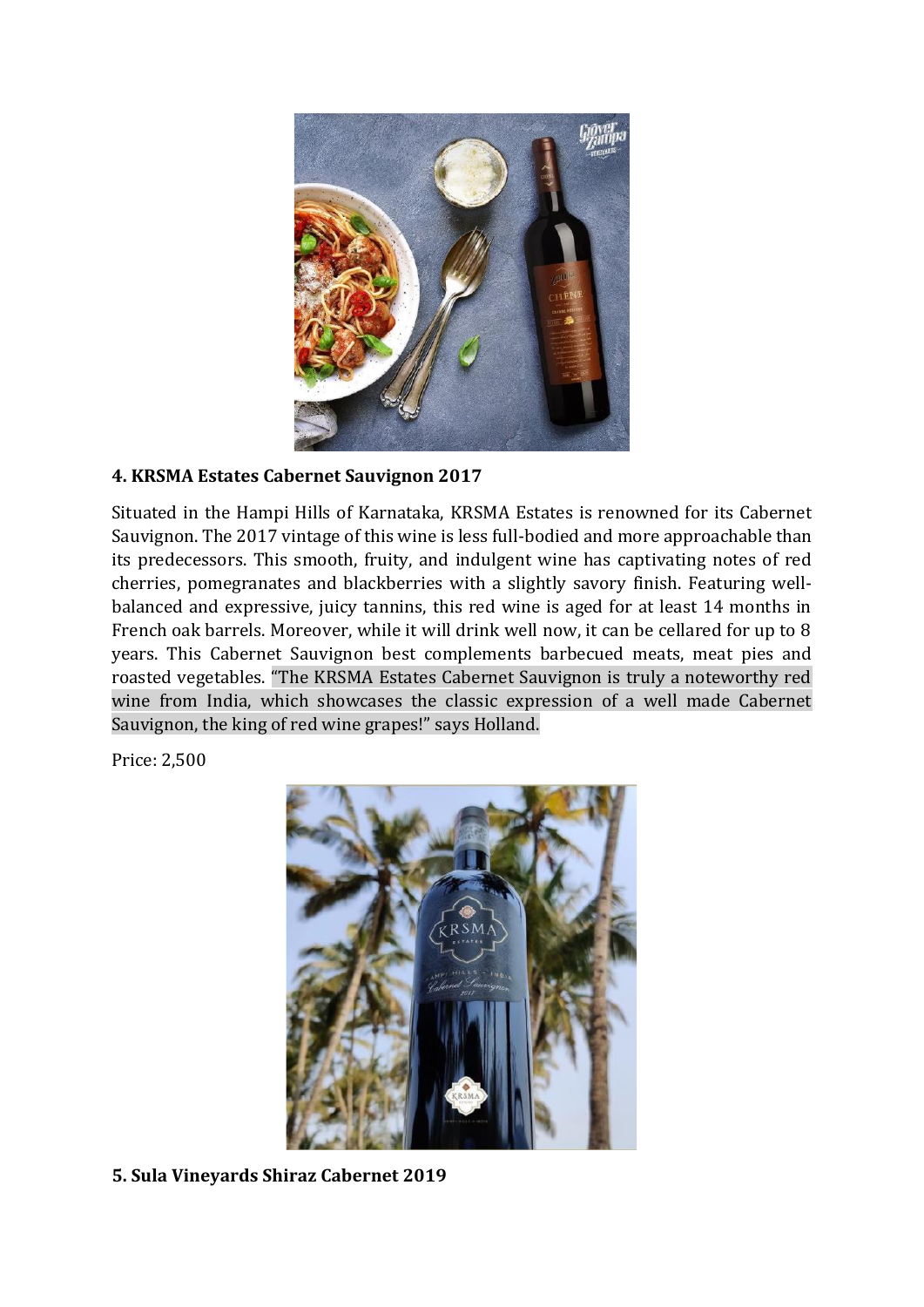One of India's best-selling red wines, Sula Shiraz Cabernet 2019 is silky and earthy. Comprising 70% Shiraz and 30% Cabernet Sauvignon, this wine has notes of blackberries, black plums, ripe cherries, pepper, mocha and a hint of spices. A super foodfriendly wine, Sula Shiraz Cabernet 2019 pairs well with barbecued meats and Indian dishes such as Chicken Tikka Masala, Rajma Masala and Mutton Rogan Josh. Rs 900



### **White Wine**

## **6. J'NOON White by Fratelli Vineyards**

From the Sholapur region in Maharashtra, Fratelli Vineyards is the largest privately owned, single estate vineyard in India. The J'NOON range of red, white and sparkling wines has been created in partnership with The Boisset Collection (France's third largest wine conglomerate). The J'NOON White is aged for at least 12 months in French oak barrels and stainless steel tanks. This rich wine exhibits a combination of green apple, white pear and stone fruit flavours of Chardonnay and lime, lemongrass, white pepper, jasmine and herbaceous fruit notes of Sauvignon Blanc. It pairs well with Indian curries and seafood. "The J'NOON White by Fratelli Vineyards is a unique blend of Chardonnay and Sauvignon Blanc. It has ambition in structure and boldness on the palate," says Holland.

Price: Rs 2,500

### **7. Charosa Selection Sauvignon Blanc**

Another Nashik vineyard's wine makes it to our list for its intense tropical flavours and grassy mineral freshness. Launched in 2013, this bright, straw-yellow hued white wine is a crowd favourite. We love that the Charosa Selection Sauvignon Blanc is well balanced and delicate! It best complements salads or light seafood dishes.

Price: Rs 910

**Rosé**

### **8. The Source Grenache Rosé by Sula Vineyards**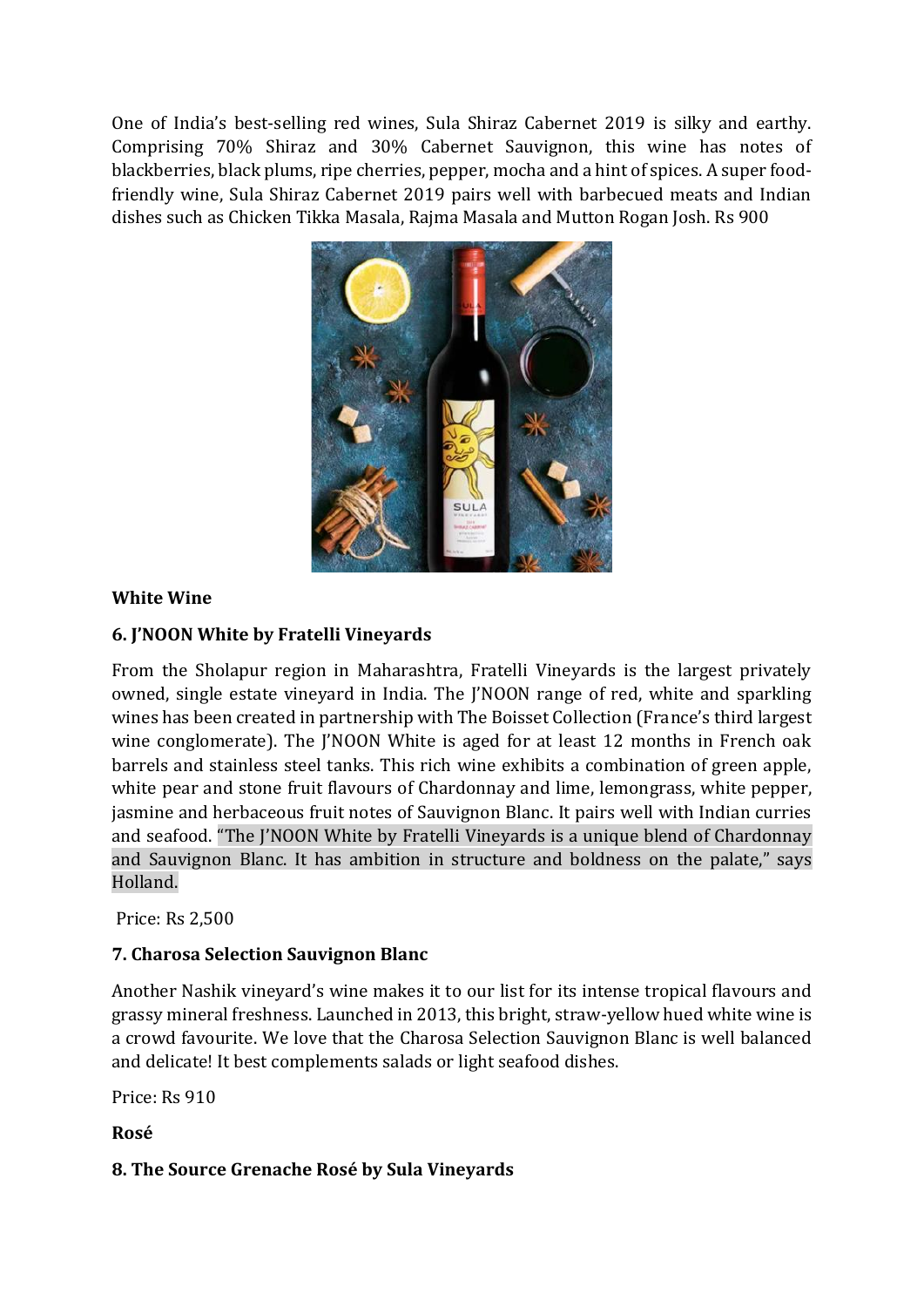Currently one of India's best rosé wines, The Source Grenache Rosé is lively, peachy and luxuriant without being too sweet. Made from 100% Grenache grapes, this coral-hued rosé has a bright acidity and an elegant finish. This vibrant rosé is perfect for a weekend brunch with friends under the sun! "The Source Grenache Rosé is rapidly winning consumer hearts with its succulent, juicy fruit flavours and vivacious mouthfeel," says Holland.

Price: Rs 1,050



### **9. Rosé by Vallonné Vineyards**

This boutique vineyard's rosé wine is extremely versatile showcasing notes of cherry, plum, melons and berries. The Vallonné Vineyards' Rosé with its crisp acidity is ideal for the daytime. It pairs well with cheeses, light aperitifs, mildly flavoured pastas, seafood, light curries and rice dishes. This wine has maintained consistent popularity amongst wine aficionados.

Price: Rs 1,700

#### **Dessert Wine**

### **10. Strawberry Wine by Rhythm Winery**

Established in 2012 in the outskirts of Pune, Rhythm Winery offers fruit wines made using locally sourced fruits such as mangoes, strawberries, pineapples and more. Their semi-sweet Strawberry Wine is a blend of fermented strawberry juice and grapes. It is the ideal light-bodied dessert wine and is best served chilled. This wine pairs especially well with desserts such as pound cakes and milk chocolates. Rs 620 for 750 ml